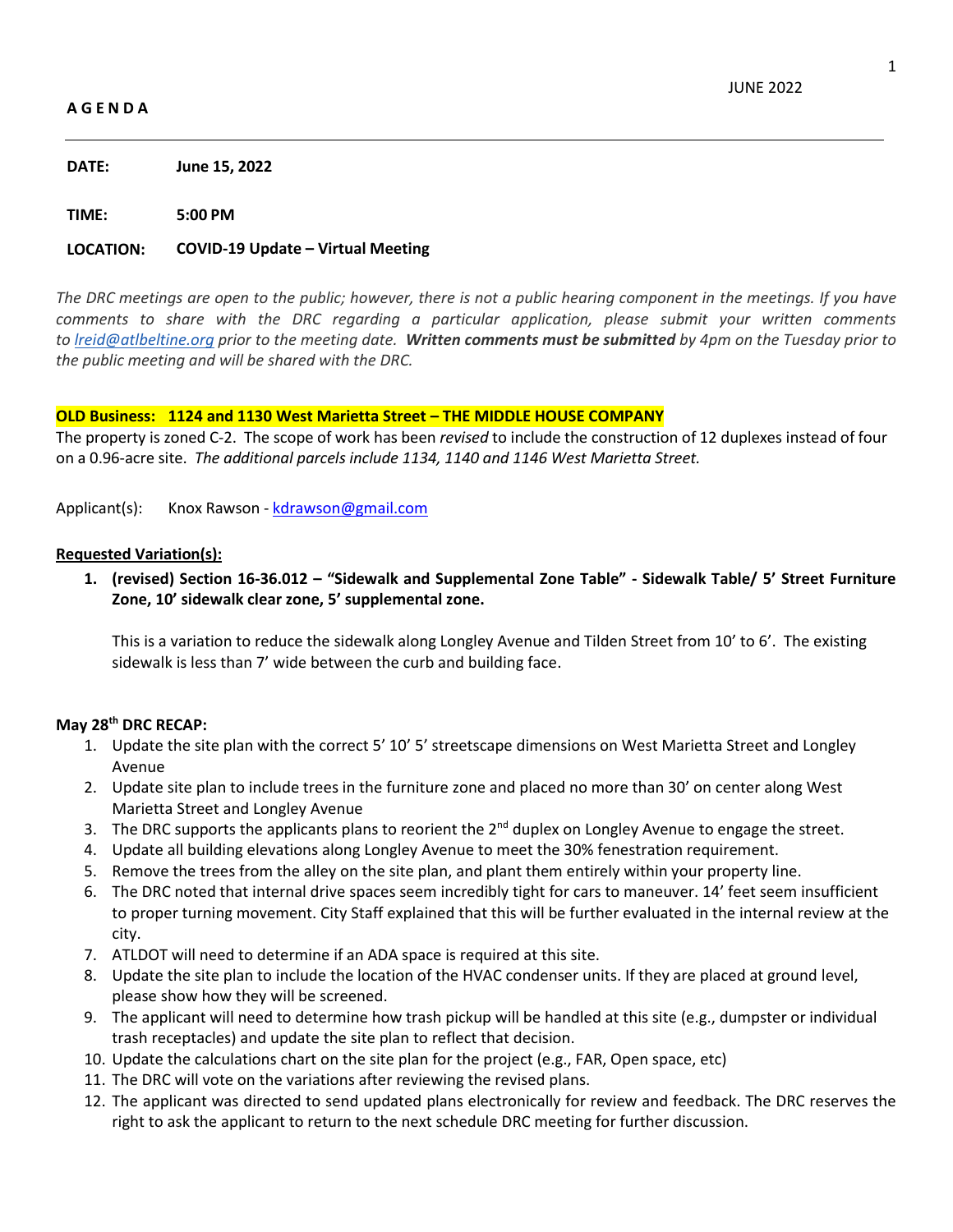JUNE 2022

# **New Business: 516 Ponce De Leon Avenue, NE – GOYAL CARE, LLC**

The property is zoned C-2. The scope of work includes an interior renovation of an existing 9,460SF building into a Kiddie Academy child daycare center with a rear yard playground with nine onsite parking spaces on a 0.79-acre site.

Applicant(s): Harsh Goyal - [harsh.goyal@kiddieacademy.net](mailto:harsh.goyal@kiddieacademy.net)

## **Requested Variation(s):**

None

## **New Business: 901 Chattahoochee Avenue, NW - CIVILOGISTIX**

The property is zoned C-2. The scope of work includes the construction of a new 4,375SF express carwash with 23 vacuum spaces.

Applicant(s): DeMarc Meal - [demarc@civilogistix.com](mailto:demarc@civilogistix.com) 

# **Requested Variation(s):**

- 1. Section. 16-36.011(5) "Drive-through service windows, drive-in facilities and associated queuing areas shall not be located between a building and the street, unless otherwise prohibited by the underlying zoning. Such facilities shall also be limited to two drive-through or drive-in facilities and two queuing lanes."
- 2. Section 16-36.017(2a) "Driveways or circular drives, except to reach the side yard or rear yard or an on-site parking facility, are not permitted between the sidewalk and a building, and shall be perpendicular to any adjacent street with the exception of hotels, hospitals, childcare centers, kindergartens and special schools, subject to provisions in subsection."

Per the applicant, the variations are being sought to allow cars to safely exit the carwash tunnel and navigate through the site.

## **New Business: 495 North Avenue, NE – LONG ENGINEERING**

The property is zoned MRC-3-C. The scope of work includes the construction of a seven-story, 50-unit multi-family residential development with a roof terrace, 39 parking spaces, and 10 bike spaces on 0.52-acre site. The project will comply with the BeltLine Inclusionary Housing Zoning Ordinance by providing 15% of the units at 80% of AMI.

Applicant(s): Tuan Duong - [tduong@longeng.com](mailto:tduong@longeng.com)

## **Requested Variation(s):**

None